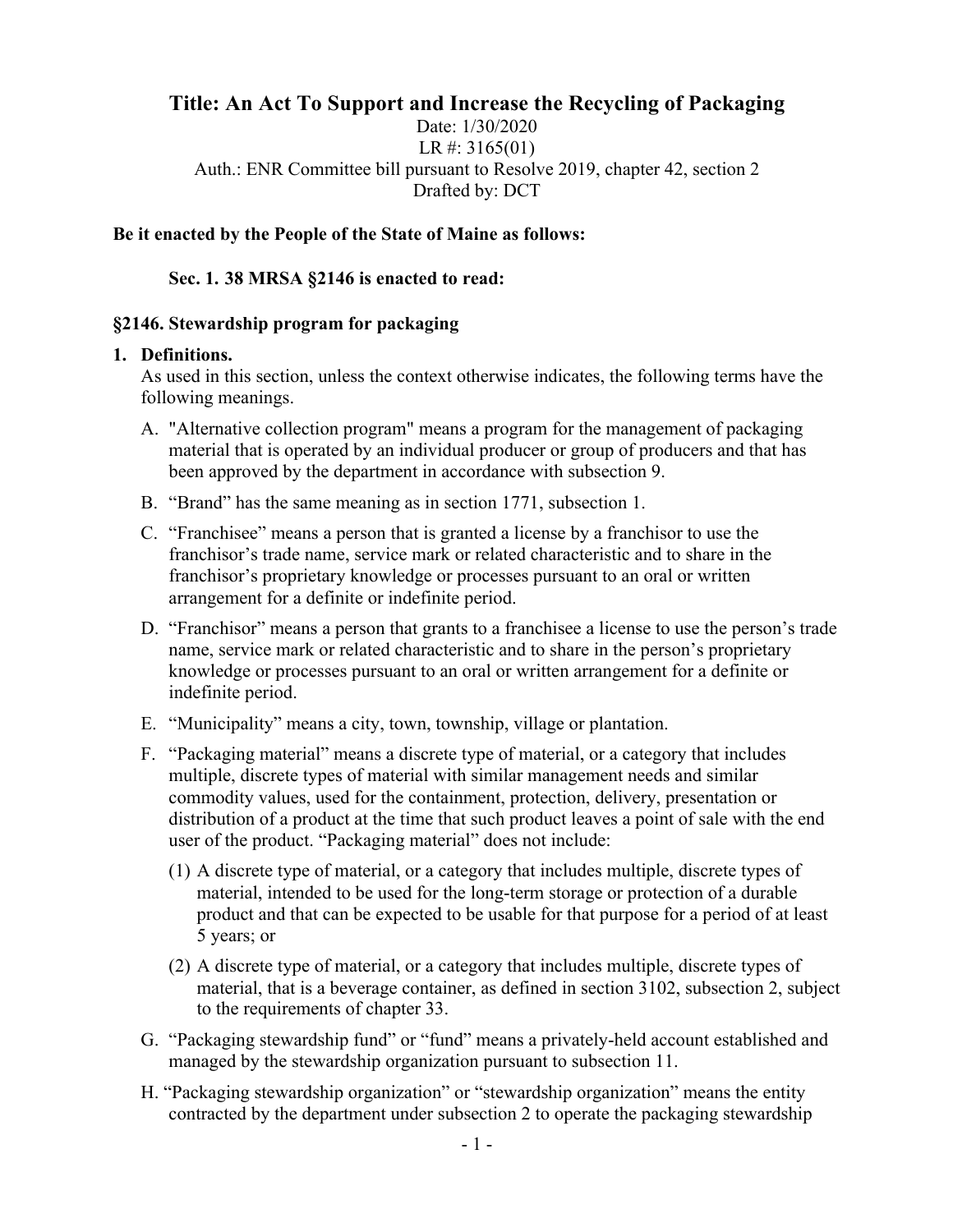program under this section.

- I. "Packaging stewardship plan" or "plan" means the plan submitted to the department for approval pursuant to subsection 3 to be implemented by the stewardship organization pursuant to subsection 5 following approval by the department under subsection 4.
- J. "Packaging stewardship program" or "program" means the program implemented under this section by a stewardship organization to assess and collect payments from producers based on the weight of packaging material sold, offered for sale or distributed for sale in the State by each producer and to reimburse participating municipalities for certain incurred municipal recycling and waste management costs.
- K. "Participating municipality" means a municipality that has complied with the requirements of subsection 10 and is eligible for reimbursement of certain costs in accordance with subsection 11.
- L. "Producer" means a person that:
	- (1) Has legal ownership of the brand of a product sold, offered for sale or distributed for sale in the State contained, protected, delivered, presented or distributed in or using packaging material;
	- (2) Imports into the State for sale or distribution in the State a product contained, protected, delivered, presented or distributed in or using packaging material that is branded by a person that meets the requirements of subparagraph (1) and has no physical presence in the United States; or
	- (3) Sells, offers for sale or distributes for sale in the State, at wholesale or retail, a product contained, protected, delivered, presented or distributed in or using packaging material; that does not have legal ownership of the brand of the product; and that elects to fulfill the responsibilities of the producer under this section for that product.

"Producer" includes a franchisor of a franchise located in the State, but does not include the franchisee operating that franchise.

- M. "Proprietary information" has the same meaning as in section 1771, subsection 6-A.
- N. "Readily-recyclable" means, with respect to a type of packaging material, that the type of packaging material, as annually determined by the department pursuant to subsection 12, paragraph C:
	- (1) Can be sorted by entities that process recyclable material generated in the State; and
	- (2) Has a consistent market for purchase, as based on data from the prior two calendar years. For the purposes of this subparagraph, "consistent market for purchase" means, with respect to a type of packaging material, that entities processing recyclable material are willing to purchase full bales of that type of fully sorted packaging material in quantities equal to or in excess of the supply of that fully sorted packaging material.

"Readily-recyclable" does not include types of packaging material that entities that process recyclable material generally accept only in small quantities or that such entities typically sort out from other recyclable material during processing.

- O. "Recycling" has the same meaning as in section 1771, subsection 7.
- P. "Similar municipalities" means two or more municipalities that, as annually determined by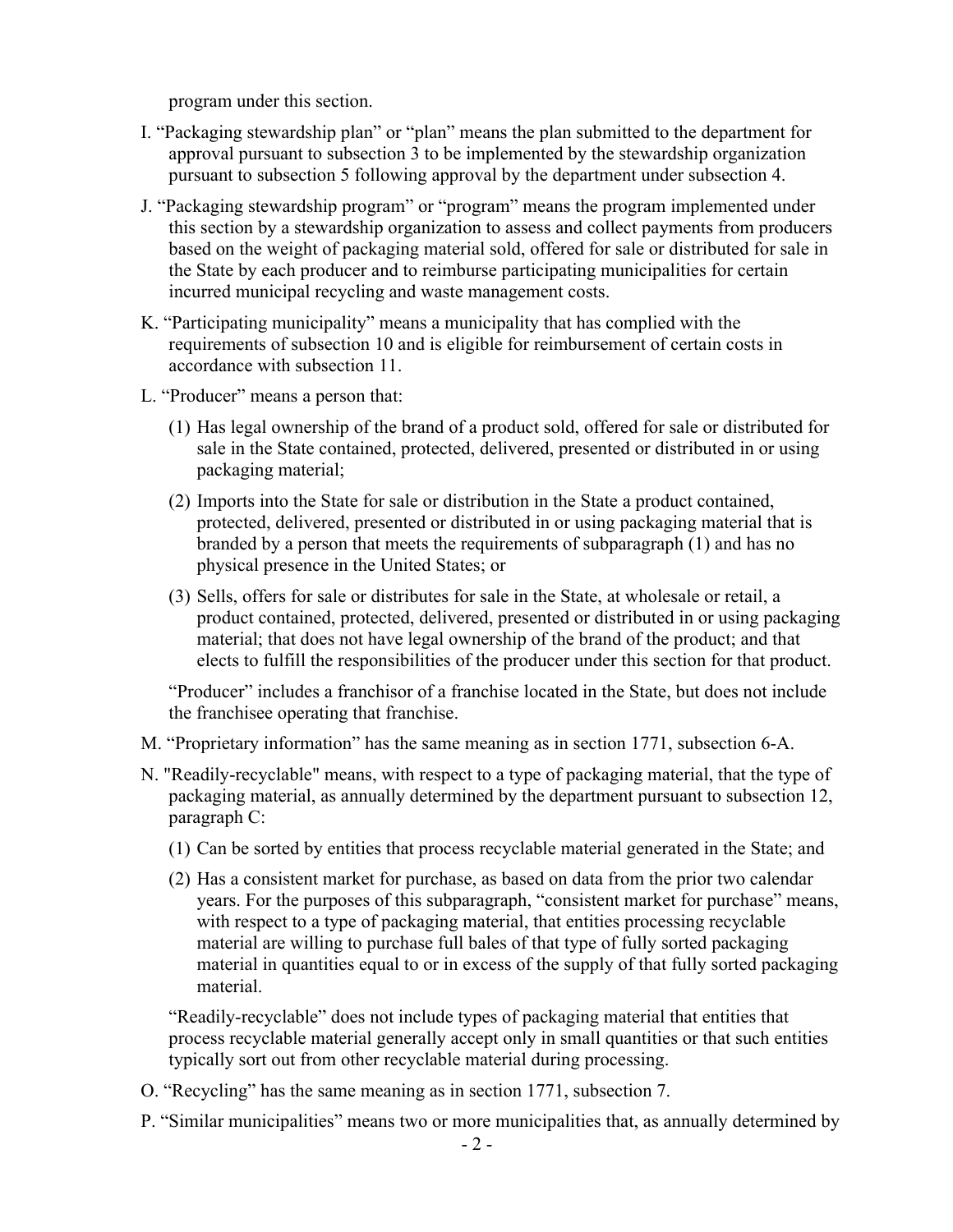the department pursuant to subsection 12, paragraph D, have similar population sizes and similar geographic locations.

Q. "Toxicity" means, with respect to packaging material, the presence in packaging material of prohibited chemicals, food contact chemicals of high concern or priority food contact chemicals regulated pursuant to Title 32, chapter 26-B.

# **2. Selection of stewardship organization; contract.**

Consistent with the requirements of this subsection, the department shall select and enter into a contract with a packaging stewardship organization to operate the packaging stewardship program under this section.

- A. Consistent with applicable competitive bidding requirements under state purchasing laws, on or before April 1, 2021, the department shall issue a request for proposals for the operation of the packaging stewardship program by a packaging stewardship organization. The proposals must be required to cover a 10-year operation of the packaging stewardship program by an applicant stewardship organization and must be required to include, at a minimum:
	- (1) A description of how the applicant stewardship organization will be administered, including evidence that the individuals who will administer the organization have adequate training and qualifications for such administration;
	- (2) A description of how the applicant stewardship organization intends to solicit and consider input from interested persons regarding the development of the organization's packaging stewardship plan and regarding the organization's operation of the packaging stewardship program, if selected;
	- (3) A description of how the applicant stewardship organization intends to establish and manage the packaging stewardship fund consistent with the requirements of subsection 11, including, but not limited to:
		- (a) The staffing the organization intends to use for management of the fund, for providing technical support to producers and municipalities regarding program requirements and for administering payments to and reimbursements from the fund; and
		- (b) The intended allocation and disbursement of funds within the fund for education and infrastructure purposes consistent with subsection 11, paragraph F, subparagraph (3), including identification of strategies for improving recycling infrastructure in the State, a description of how the organization will solicit and consider input from interested persons regarding the prioritization of such allocations and disbursements and a description of how the allocation and disbursement process will utilize a grant system that allows municipalities, producers and alternative collection program operators to receive such allocations and disbursements;
	- (4) A proposed financial assurance plan that ensures all funds held in the packaging stewardship fund are immediately and exclusively forfeited, transferred to or otherwise made immediately available to the department at the time that the stewardship organization's contract with the department is terminated by the department or expires, except where the organization enters into a new contract with the department in accordance with paragraph B prior to the expiration of the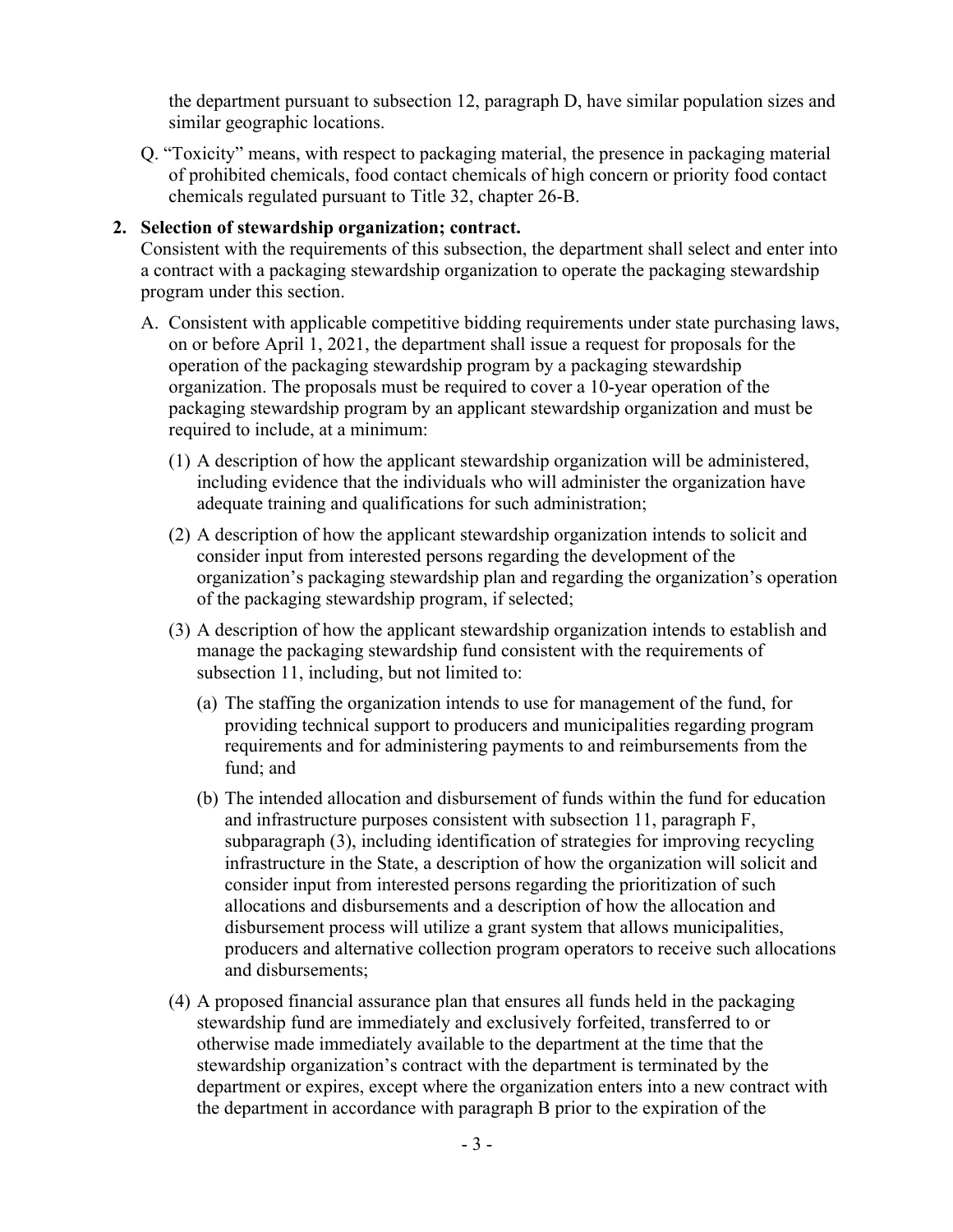organization's existing contract;

- (5) A proposed budget outlining the anticipated costs of operating the packaging stewardship program, including identification of any startup costs that will not be ongoing and a description of the method by which the applicant stewardship organization intends to determine and collect producer payments during the first year of program operation to fund the program's operational costs during that first year and to reimburse or require additional payments by those producers subsequent to that first year as based on producer reporting of the actual amount of packaging material sold, offered for sale or distributed for sale in the State by each producer during that first year. The proposed budget under this subparagraph may overestimate the cost of operating the program during its first year of operation but must describe the methodology and basis for any overestimate;
- (6) A certification that the applicant stewardship organization will not share, except with the department, any information provided to the organization by a producer that is proprietary information and that is identified by the producer as proprietary information. The certification must include a description as to the methods by which the application organization intends to ensure the confidentiality of such information; and
- (7) Any additional information required by the department.
- B. In accordance with applicable requirements of state purchasing laws, the department shall enter into a contract with an applicant stewardship organization that has submitted a proposal in accordance with and that meets the requirements of this subsection, the term of which must cover 10 years of operation of the packaging stewardship program by the organization and which must, at a minimum, include:
	- (1) Provisions requiring the stewardship organization to operate the program pursuant to that contract until the contract expires, the organization is unable to continue to perform its duties under the contract or the department terminates the contract as described in subparagraph (2). These provisions must include, but are not limited to:
		- (a) A requirement that the organization submit a packaging stewardship plan to the department for review and approval in accordance with subsection 3 within a specified time frame, implement that plan if approved in accordance with subsection 5 within a specified time frame and, as necessary and in accordance with subsection 4, implement amendments to the plan or corrective actions to the program;
		- (b) A requirement that the organization operate the packaging stewardship program under this section consistent with the approved plan and applicable provisions of the contract;
		- (c) A requirement that the organization establish and manage a packaging stewardship fund in accordance with subsection 11; and
		- (d) A requirement that the organization report annually to the department in accordance with subsection 6;
	- (2) Provisions ensuring the ability of the department to terminate the contract should the applicant stewardship organization fail to comply with all provisions of the contract and with the provisions of the packaging stewardship plan, to be approved by the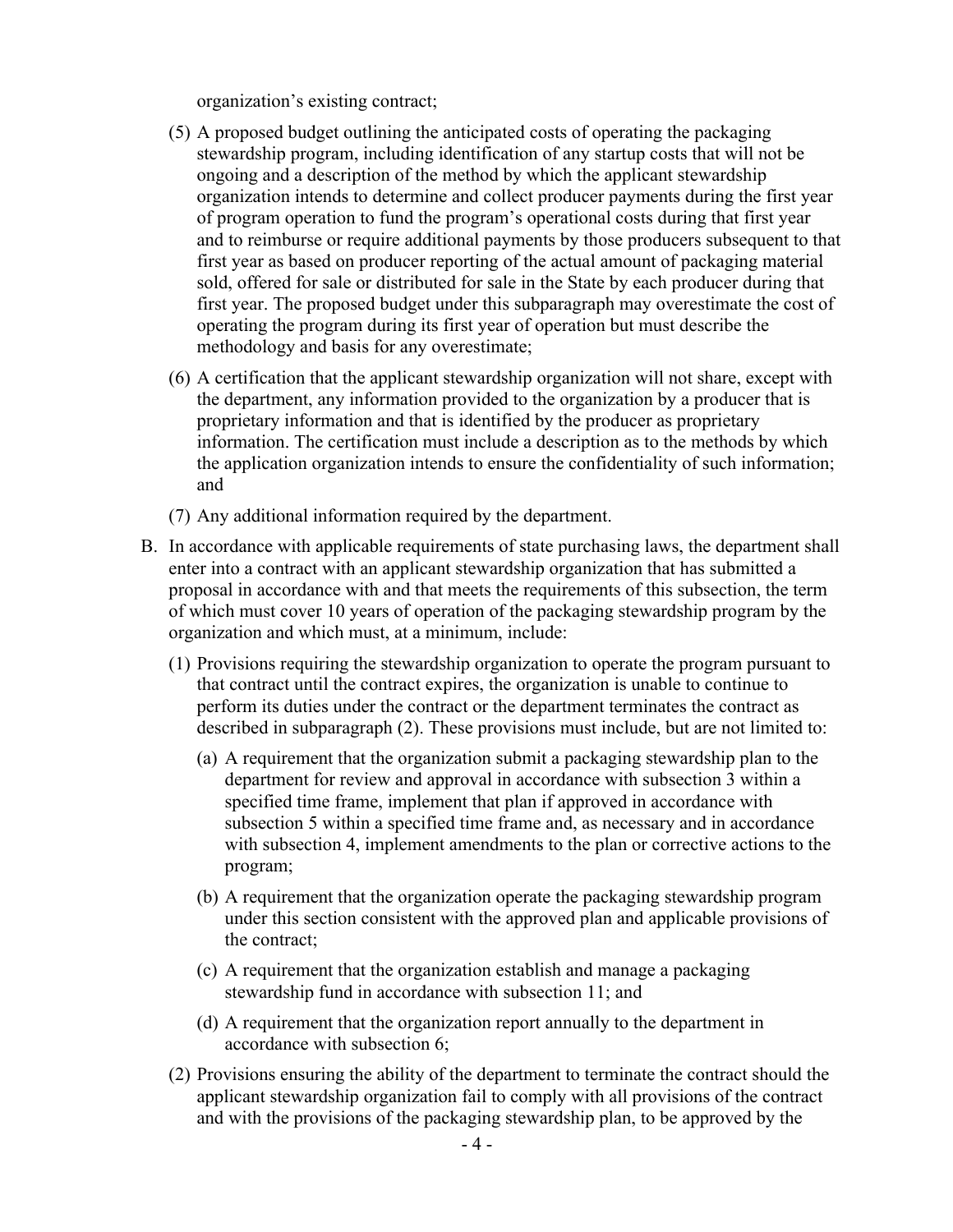department under subsection 4, or where the department, pursuant to subsection 4, requires the organization to implement an amendment to the approved plan or a corrective action and the organization fails to implement such amendment or corrective action within the required time frame; and

(3) Provisions requiring all funds held in the packaging stewardship fund to be immediately and exclusively forfeited and transferred to or otherwise made immediately available to the department at the time that the stewardship organization's contract with the department expires or is terminated by the department in accordance with the financial assurance plan as described in paragraph A, subparagraph (4).

If, at the close of the competitive bidding process under this subsection, the department determines that no applicant stewardship organization has submitted a proposal in accordance with and that meets the requirements of this subsection, the department may reopen a new competitive bidding process under this subsection to which the provisions of this subsection shall apply.

#### **3. Submission of plan.**

In accordance with the time frame for submission of a plan included within the stewardship organization's contract with the department pursuant to subsection 2, paragraph B, the organization shall submit a plan for the establishment of the packaging stewardship program to the department for approval. The plan must include, at a minimum:

- A. The information described in subsection 2, paragraph A, updated as necessary and as may be required by the department;
- B. A proposed schedule for implementation of the plan, which must incorporate input solicited from interested persons by the stewardship organization;
- C. A proposed schedule of adjustments to be used in determining the amount of producer payments under subsection 7, paragraph A, subparagraph (3) that reflects a producer's use of recycled content in packaging material, the toxicity of a producer's packaging material and other incentives consistent with generally accepted industry standards. The schedule must:
	- (1) Incentivize changes to recycled content at multiple levels with benefits of sufficient magnitude to incentivize implementation of those changes, as supported by evidence from past fee adjustments or similar incentives employed in other jurisdictions;
	- (2) Incentivize reductions in or other modifications to the toxicity of packaging material; and
	- (3) Provide for input from interested parties regarding the inclusion of additional adjustments consistent with generally accepted industry standards;
- D. Information regarding the determination and collection of producer payments, including:
	- (1) A description of the information to be collected from producers to determine those payments;
	- (2) An analysis of the extent to which producer reporting of such information is consistent with similar reporting requirements in other jurisdictions;
	- (3) A description of how such information will be provided to the stewardship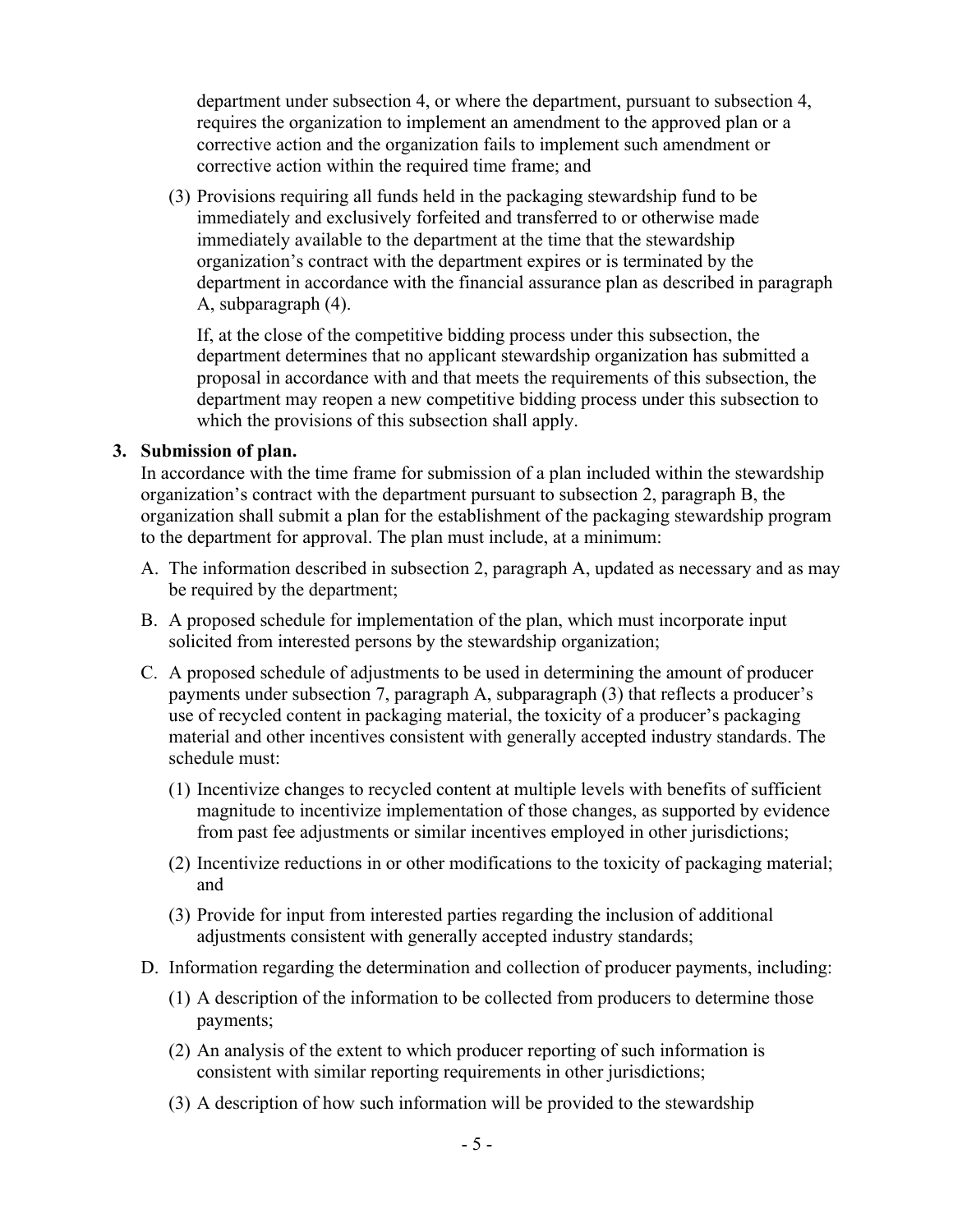organization, which must include a mechanism or process, developed with input from producers, by which producers may request and receive assistance from the organization in the reporting of such information; and

- (4) A description of the time frame, developed with input from producers, for gathering and analyzing such information and requiring and receiving such payments;
- E. A description of how the stewardship organization, using the information reported by municipalities pursuant to subsection 10, will determine:
	- (1) A collection cost for each type of packaging material that is readily recyclable and is collected by a municipality through a curbside collection process;
	- (2) A collection cost and an on-site processing cost for each type of packaging material that is readily recyclable and is collected by a municipality using a drop-off site for source separated packaging material that is processed on-site and for packaging material sent to an off-site facility for processing as part of a recycling stream that contains multiple types of packaging material;
	- (3) A transportation cost for the recycling of each type of packaging material that is readily recyclable and is collected by a municipality; and
	- (4) A collection cost and a transportation cost for each type of packaging material that is not readily recyclable and is collected by a municipality as municipal solid waste.

The method of determining costs under this paragraph that is used by the stewardship organization must, to the extent feasible, reflect best available data with input from interested persons and may not require the collection of information from municipalities in the State that such municipalities are generally unable to provide;

- F. Information regarding the determination and payment of reimbursements to municipalities in accordance with subsection 11, including:
	- (1) A copy of a form, developed with input from municipalities, that the stewardship organization intends to use to facilitate the collection of the information needed to calculate the costs described in paragraph E, which must be designed to collect all municipal information necessary to ensure accurate producer payments;
	- (2) A description of how the stewardship organization intends to engage municipalities in providing such information, which must include a mechanism or process, developed with input from municipalities, by which municipalities may request and receive assistance from the organization in the reporting of such information;
	- (3) A description of the time frame, developed with input from municipalities, for gathering and analyzing this information from municipalities; and
	- (4) A description of the time frame and process for reimbursing municipalities in accordance with subsection 11, including a copy of a form that will accompany reimbursement payments from the stewardship organization to a municipality that will describe the method by which the organization determined the amount of the reimbursement;
- G. A description of how the stewardship organization will facilitate representative thirdparty audits of baled recyclable material processed and sold by facilities that process recyclable material generated in the State, which must include: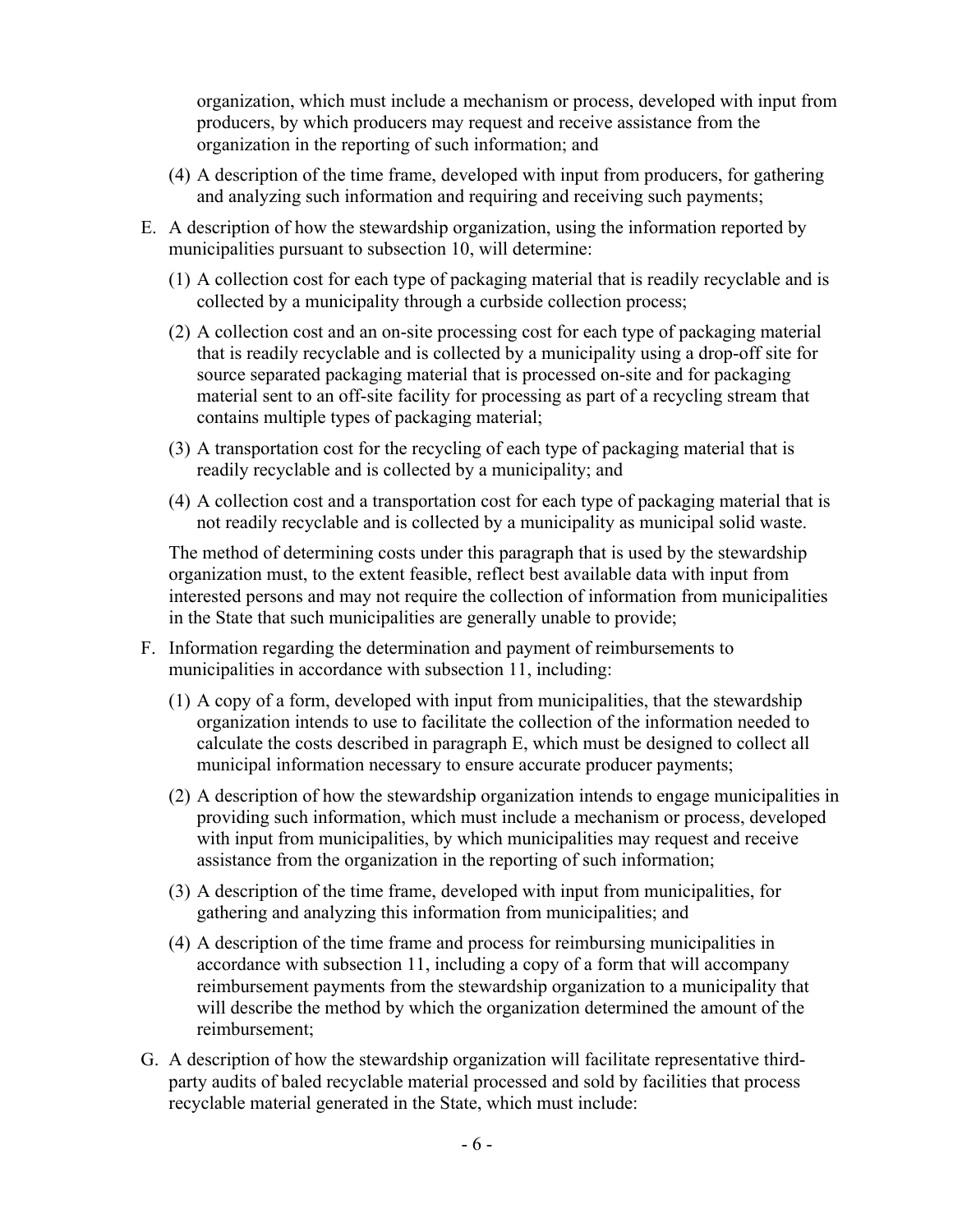- (1) Information regarding the proposed frequency of, coordination of, funding for and sampling techniques to be used in those audits, which must include random sampling;
- (2) Information regarding how those audits, at a minimum, will be designed to solicit information regarding the extent to which baled recyclable material processed and sold by those facilities reflects the tons of each type of packaging material recycled in the State and the ultimate destination of and intended use for that material;
- (3) A description of how the audits will be designed so that information obtained through the audit of one facility will not be used to infer information about a different facility that uses different processing equipment, different sorting processes or different staffing levels to conduct such processing;
- (4) A description of how a facility that has not been audited will be allowed to request and receive an audit if it can credibly demonstrate that an audit result being applied to its material output is not representative of its current operations; and
- (5) A description of how the audits, with input from facilities that may be subject to audit, will be designed to limit the disruptiveness of such audits; and
- H. Any additional information required by the department.
- **4. Approval of plan; plan amendments; corrective actions; contract termination.** In accordance with the applicable provisions of this subsection, the department shall review all packaging stewardship plans and amendments to such plans submitted by the stewardship organization, shall require the implementation of corrective actions by the stewardship organization to the packaging stewardship program and may terminate its contract with the organization.
	- A. The department shall review a packaging stewardship plan submitted by a stewardship organization pursuant to subsection 3 and approve or deny the plan within 120 days of receipt. The department shall approve the plan if the department determines that the plan meets the requirements of subsection 3 and is otherwise consistent with all applicable requirements of this section and applicable provisions of the organization's contract with the department. If the department approves the plan, the department shall transmit written notice of that approval to the stewardship organization. Any approval under this subsection must terminate 5 years from the date of that approval but may be extended for an additional 5-year period following the submission by the stewardship organization of an updated plan consistent with subsection 3 that is approved by the department consistent with this subsection. A stewardship organization that has had a plan approved under this subsection, and that intends to submit an updated plan under this subsection before the expiration of its current approved plan, must submit that updated plan no later than 120 days prior to the date its current plan expires.
	- B. If the department determines that a submitted plan fails to meet all applicable requirements of this section and applicable provisions of the stewardship organization's contract with the department, the department shall provide written notice to the organization describing the reasons for rejecting the plan. No later than 45 days after receiving written notice rejecting a submitted plan, the stewardship organization may revise and resubmit the plan to the department. The department shall review the revised plan, decide whether to approve it and provide written notice of the department's decision within 45 days of receipt of the revised plan.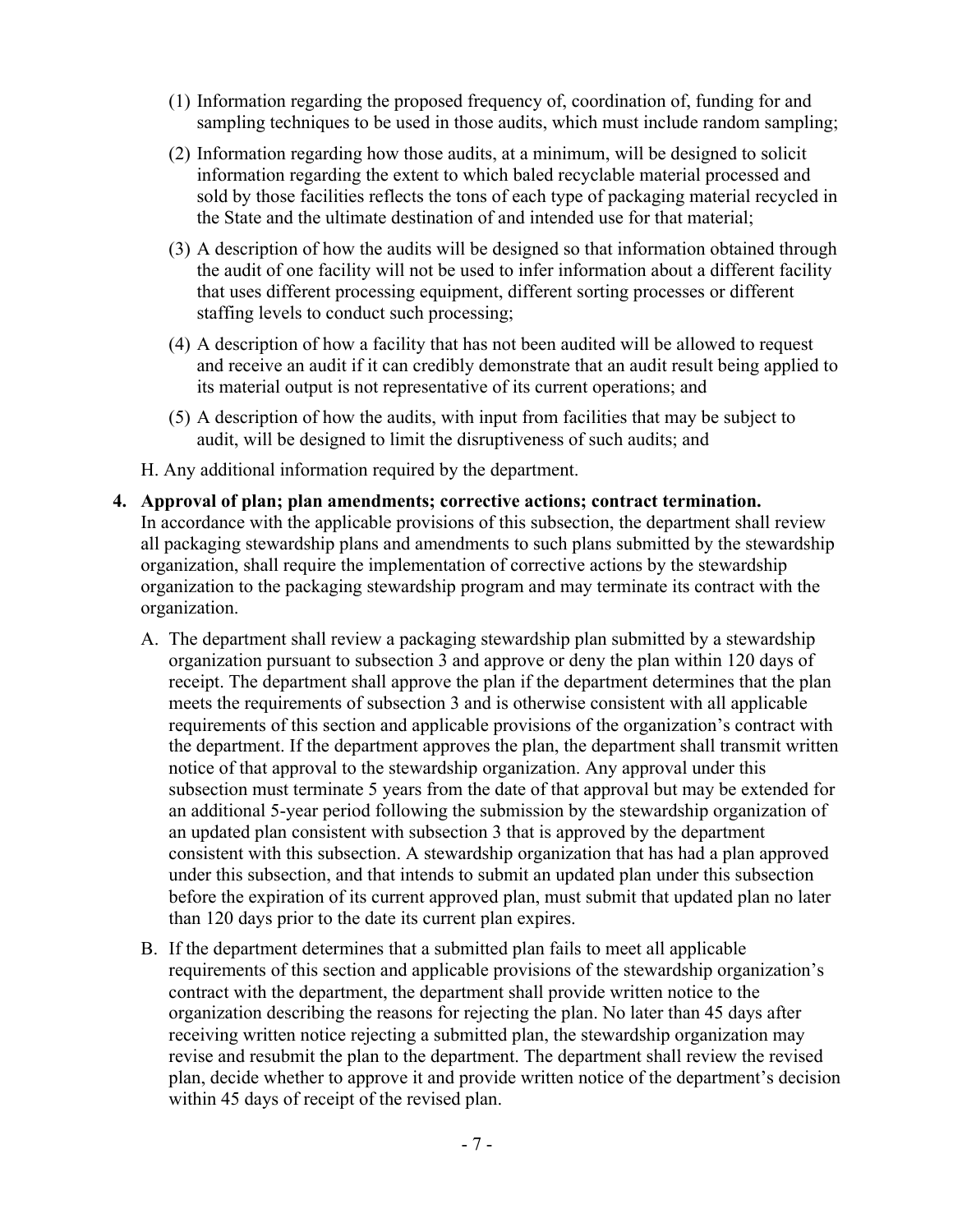- C. If the department rejects a submitted plan and the stewardship organization fails to submit a revised plan to the department that the department approves in accordance with paragraph B, the department shall terminate the contract with the organization entered into pursuant to subsection 2 and may reopen a new competitive bidding process pursuant to subsection 2.
- D. An amendment to an approved plan proposed by the stewardship organization must be submitted to the department for review and approval prior to the implementation of that change. The department shall review and approve or deny plan amendments in accordance with paragraphs A and B.The department may waive payment of any fees associated with review and approval of an amendment to an approved plan.
- E. If based on its review of the stewardship organization's annual report required under subsection 6 or on a different basis, the department determines that the organization is not operating the packaging stewardship program in a manner consistent with its approved plan, its contract with the department or the provisions of this section, the department may require the organization to implement amendments to the plan or corrective actions to the program. If the stewardship organization fails to implement a department-required amendment to the plan or corrective action to the program within the time frame for implementation required by the department and the department determines that termination of the contract is warranted due to that failure, the department shall terminate the contract.
- F. If the department for any reason terminates the stewardship organization's contract after the organization has implemented an approved plan under subsection 5 but prior to the expiration of that contract, until such time as a successor stewardship organization is contracted by the department following a competitive bidding process conducted in accordance with subsection 2, the department is authorized to:
	- (1) Take all necessary steps to ensure that the stewardship organization immediately transfers to the department all remaining funds in the packaging stewardship fund consistent with the financial assurance plan described in subsection 2, paragraph A, subparagraph (4), as incorporated into organization's contract with the department and the approved plan;
	- (2) Deposit those transferred funds into an appropriate departmental account; and
	- (3) Manage or expend those transferred funds in a manner consistent with the provisions of this section.

# **5. Implementation of plan; prohibition; producer compliance information.**

In accordance with the schedule for implementation included in the stewardship organization's plan under subsection 3, paragraph B, and any applicable terms of its contract with the department, the stewardship organization shall implement the plan following department approval under subsection 4.

- A. Following implementation of the plan under this subsection:
	- (1) A producer not in compliance with all applicable requirements of this section may not sell, offer for sale or distribute for sale in the State a product contained, protected, delivered, presented or distributed in or using packaging material and must provide all necessary support to retailers in the State to ensure that such products are not sold, offered for sale or distributed for sale in the State; and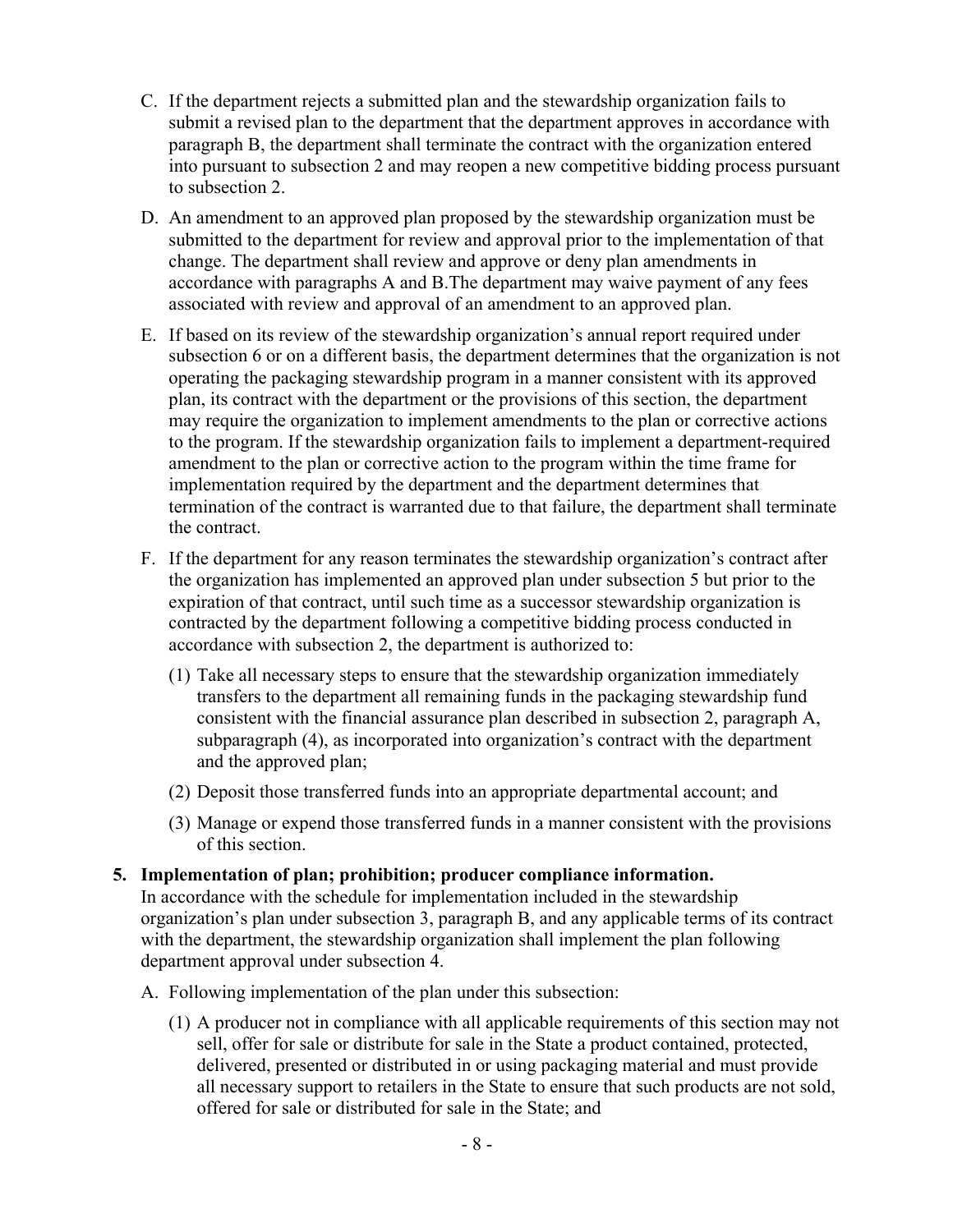- (2) A retailer in the State may not sell, offer for sale or distribute for sale in the State a product contained, protected, delivered, presented or distributed in or using packaging material if, based on the information made available by the department pursuant to paragraph C, the producer of that product is not in compliance with all applicable requirements of this section.
- B. Following implementation of the plan under this subsection, the stewardship organization shall provide to the department a list of producers that are participating in the program and compliant with the program's requirements and, if known to the organization, a list of producers are not participating in the program and are not compliant with the program's requirements. The stewardship organization shall in a timely manner provide to the department any updated information regarding producer compliance when such information becomes known to the organization.
- C. Based on the information provided to the department under paragraph B, and any other information considered by the department, the department shall make available on its publicly accessible website a list of those producers that the department has determined are compliant with all applicable requirements of this section and a list of those producers that the department has determined are not compliant with all applicable requirements of this section. The department shall periodically update that information based on additional information provided by the stewardship organization or any other information available to the department. The department shall conduct outreach to retailers to ensure that retailers are aware of the information made available under this paragraph and any changes to that information.

# **6. Annual reporting by stewardship organization.**

On or before October 1st of the calendar year following the calendar year in which an approved plan is implemented under subsection 5, and annually thereafter, the stewardship organization shall submit a report to the department that includes, at a minimum, the following information:

- A. Contact information for the stewardship organization;
- B. A list of participating producers and the brands of products associated with those producers;
- C. The total amounts of each type of packaging material sold, offered for sale or distributed for sale in the State by each participating producer;
- D. As applicable, the total amount of each type of packaging material collected and managed by each participating producer through alternative collection programs approved by the department under subsection 9;
- E. A complete accounting of payments made to and by the stewardship organization during the prior calendar year, including information on the how the stewardship organization determined the amount of such payments;
- F. A list of producers not participating in the program that are required to participate in the program, if known by the stewardship organization;
- G. An analysis of education and infrastructure investments made by the stewardship organization in prior calendar years, including information on the results of those investments and proposals for investments to be made in the current calendar year consistent with subsection 11, paragraph F, subparagraph (3); and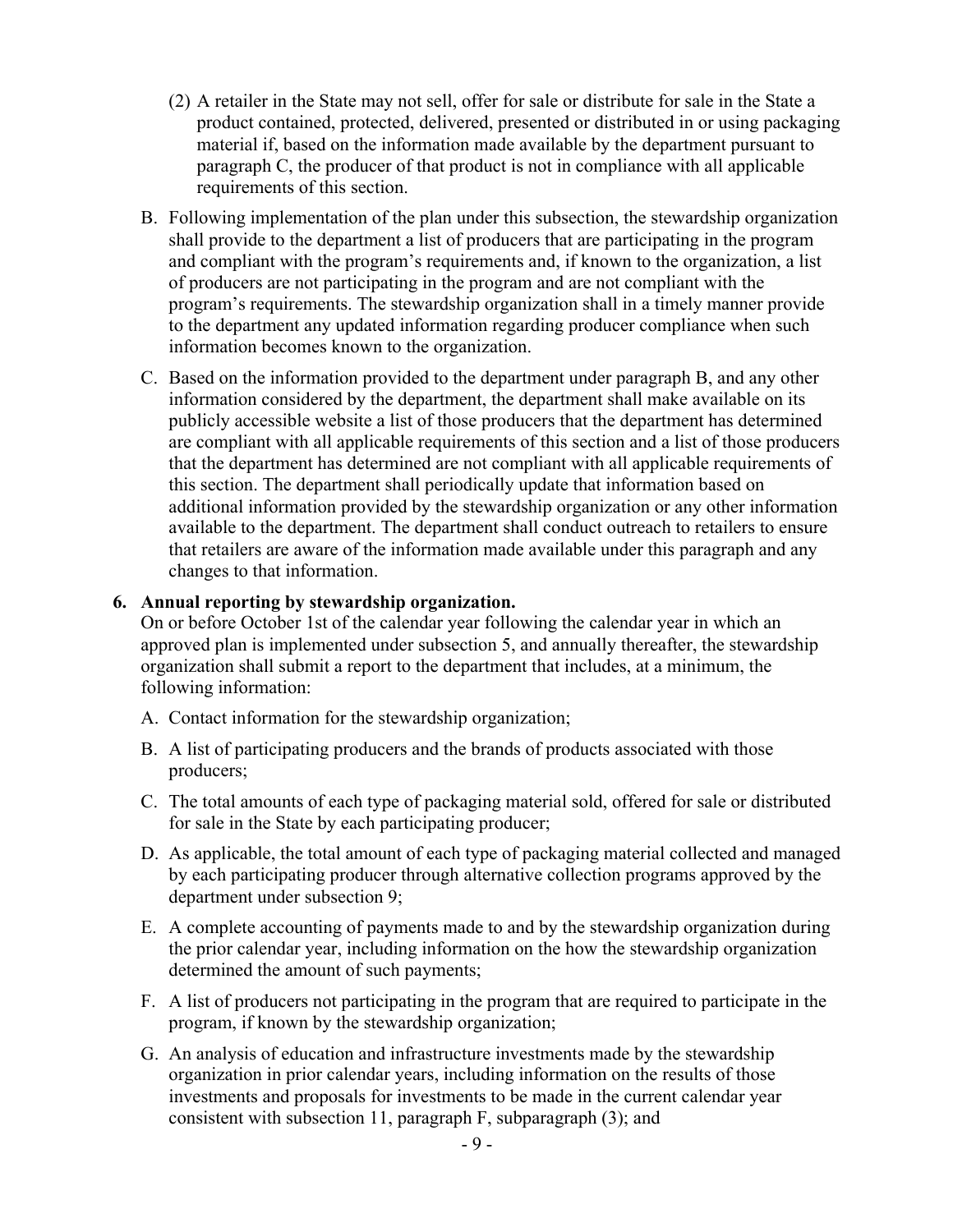H. Any additional information required by the department.

### **7. Producer payments.**

In accordance with the provisions of this subsection and the stewardship organization's approved plan, each producer shall make payments to the organization, to be deposited into the packaging stewardship fund under subsection 11, based on the amount of each type of packaging material sold, offered for sale or distributed for sale in the State by the producer and not managed under an approved alternative collection program.

- A. For a packaging material type that is readily recyclable, the stewardship organization shall annually determine the amount that a producer is required to pay to the organization as follows:
	- (1) The organization shall determine the statewide cost per ton paid by participating municipalities to recycle that type of packaging material in the prior calendar year;
	- (2) The organization shall determine the total amount in tons of the type of packaging material in question that the producer sold, offered for sale or distributed for sale in the State in the prior calendar year;
	- (3) The organization shall adjust the figure determined under subparagraph (2) to account for the use of recycled content in and the toxicity of that type of packaging material that was sold, offered for sale or distributed for sale in the State by the producer in the prior calendar year and shall further adjust the figure based on other incentives consistent with generally accepted industry standards, as provided in the organization's approved plan;
	- (4) The organization shall total all of the figures determined in accordance with subparagraph (3) for every producer that sold, offered for sale or distributed for sale in the State the packaging material type in question in the prior calendar year and that is required to make payments under this subsection;
	- (5) The organization shall divide the figure determined under subparagraph (3) by the figure determined under subparagraph (4);
	- (6) From the figure determined under subparagraph (2), the organization shall subtract the total amount in tons of the type of packaging material in question that the producer managed under an approved alternative collection program;
	- (7) The organization shall multiply the figures determined under subparagraphs 5 and 6; and
	- (8) The organization shall multiply the figures determined under subparagraphs (1) and (7).
- B. For a packaging material type that is not readily recyclable, the stewardship organization shall annually determine the amount that a producer is required to pay to the organization as follows:
	- (1) The organization shall determine the total costs paid by all participating municipalities in the prior calendar year to dispose of municipal solid waste;
	- (2) The organization shall determine the total tons of municipal solid waste disposed of by all participating municipalities in the prior calendar year;
	- (3) The organization shall divide the figure determined under subparagraph (1) by the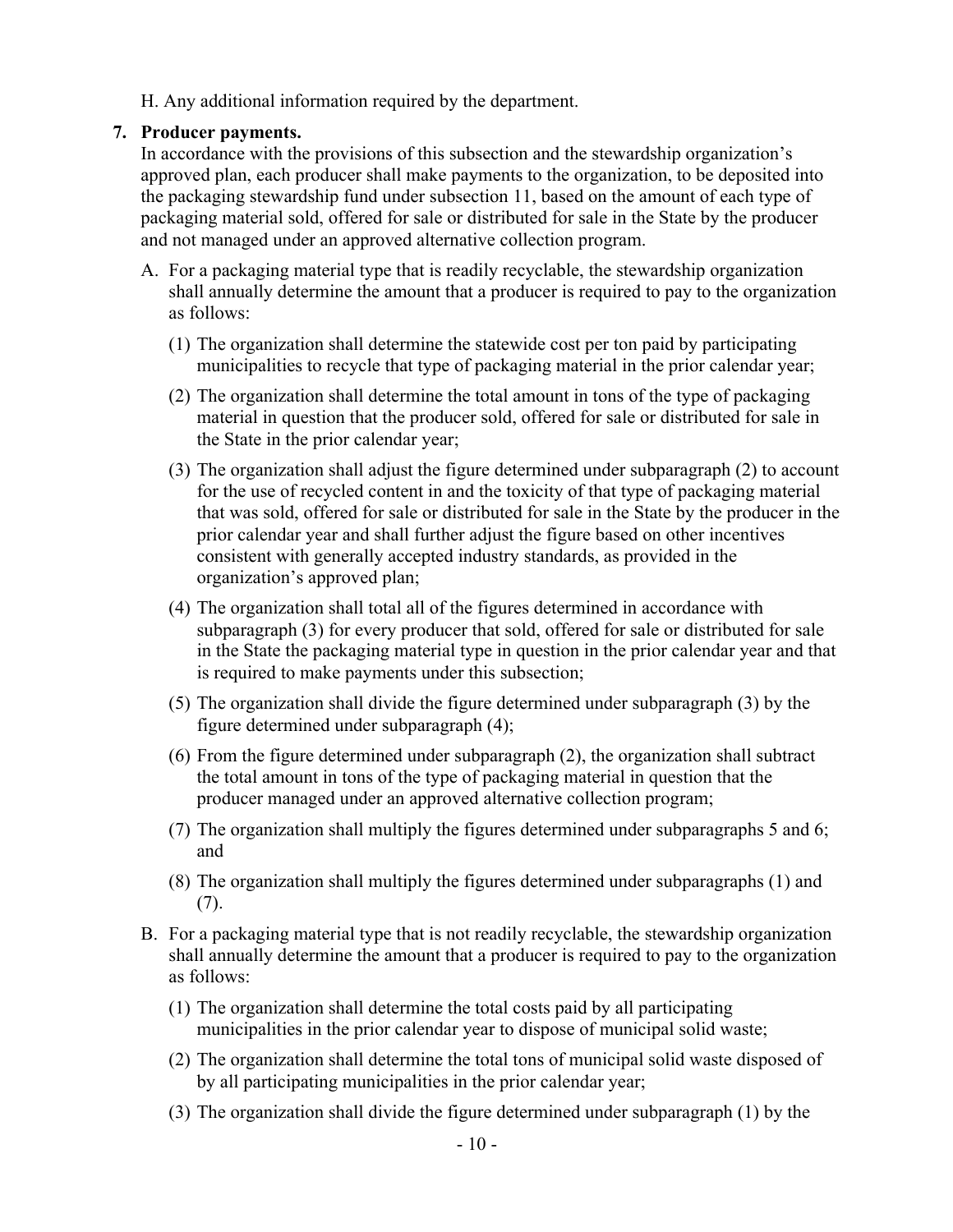figure determined under subparagraph (2);

- (4) The organization shall determine the total amount in tons of the type of packaging material in question that the producer sold, offered for sale or distributed for sale in the State in the prior calendar year; and
- (5) The organization shall multiply the figure determined under subparagraph (4) by the greater of:
	- (a) Two times the statewide cost per ton paid by participating municipalities in the prior calendar year to recycle the readily recyclable packaging material with the greatest statewide per ton recycling cost; or
	- (b) Two times the figure determined under subparagraph (3).

# **8. Annual reporting by producers.**

In accordance with the requirements of the stewardship organization's approved plan, each producer shall annually report to the organization the total tons of each type of packaging material sold, offered for sale or distributed for sale in the State by the producer in the prior calendar year; the characteristics of that packaging material where relevant to the fee adjustment criteria contained in the approved plan; and a list of all of the producer's brands associated with that packaging material.

#### **9. Alternative collection programs.**

In accordance with the requirements of this subsection, a producer or group of producers may develop and operate an alternative collection program to collect and manage a type or types of packaging material sold, offered for sale or distributed for sale in the State by the producer or producers. A producer that manages a type of packaging material under an approved alternative collection program may wholly or partially offset the producer's payment obligations under the packaging stewardship program with respect to that same type of packaging material only.

- A. A producer or group of producers seeking to implement an alternative collection program must submit a proposal for the establishment of that program to the department for approval. The department shall review the proposal and shall approve or deny the proposal within 120 days of receipt. Any approval under this subsection must terminate 5 years from the date of that approval but may be extended for additional 5-year periods following the submission by the producer or producers of an updated proposal that is approved by the department consistent with this subsection. A producer or group of producers that has a proposal approved under this subsection and that intends to submit an updated proposal under this subsection before the expiration of its current approved proposal must submit that updated proposal no later than 120 days prior to the date its current proposal expires.
- B. In determining whether to approve a proposal for the establishment of an alternative collection program, the department shall consider:
	- (1) Whether the alternative collection program will provide convenient, free, statewide collection opportunities for the types of packaging material to be collected under that program;
	- (2) To what extent the alternative collection program intends to manage those types of packaging material to be collected under the program through reuse for an original purpose, through recycling or through disposal by incineration at an incineration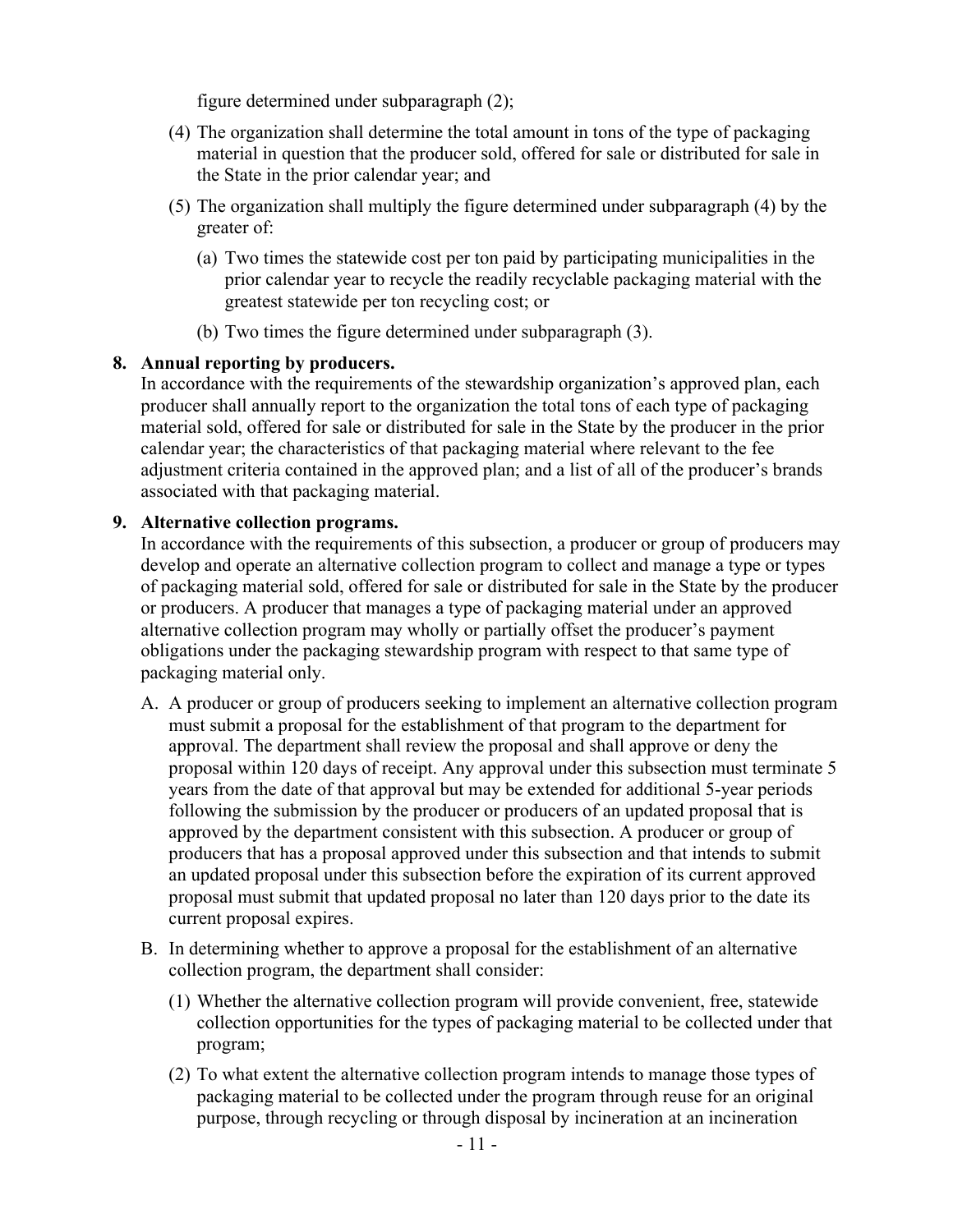facility. The department may not approve an alternative collection program that proposes management of a packaging material type through disposal by incineration at an incineration facility unless that packaging material is not readily recyclable and the program proposes a process to begin reuse or recycling of that type of packaging material within a period of 5 years or less;

- (3) Whether the education and outreach strategies proposed for the alternative collection program can be expected to increase consumer awareness of the program throughout the State; and
- (4) How the alternative collection program intends to accurately measure the amount of each packaging material type collected, reused, recycled, incinerated or otherwise managed under the program.
- C. A change to an approved alternative collection program must be submitted to the department for review and approval prior to implementation of that change. The department may waive payment of any fees associated with review and approval of a proposed change to an approved program.
- D. The producer or producers managing an approved alternative collection program must report annually to the stewardship organization and to the department the following information:
	- (1) The total tons of each type of packaging material collected, reused, recycled, incinerated at an incineration facility or otherwise managed under the alternative collection program in the prior calendar year, including a breakdown of the total tons of each type of material by participating producers;
	- (2) A list of the collection opportunities in the State for the types of packaging material managed under the alternative collection program that were made available in the prior calendar year;
	- (3) A description of the education and outreach strategies implemented by the alternative collection program in the prior calendar year to increase consumer awareness of the program throughout the State; and
	- (4) Any additional information required by the department.
- E. If based on its review of the annual report required under paragraph D or on a different basis, the department determines that an approved alternative collection program is not operating in a manner consistent with the proposal approved under this subsection or the provisions of this subsection, the department may require the producer or producers operating the program to implement corrective actions. If the producer or producers fail to implement a department-required corrective action within the time frame for implementation required by the department, the department may determine that the producer or producers are no longer eligible to offset payment obligations under the packaging stewardship program based on the management of packaging material under the alternative collection program and shall communicate that determination to the stewardship organization.

#### **10. Annual reporting; municipalities.**

In accordance with the provisions of this subsection, a municipality may elect to, but is not required to, participate in the packaging stewardship program under this section.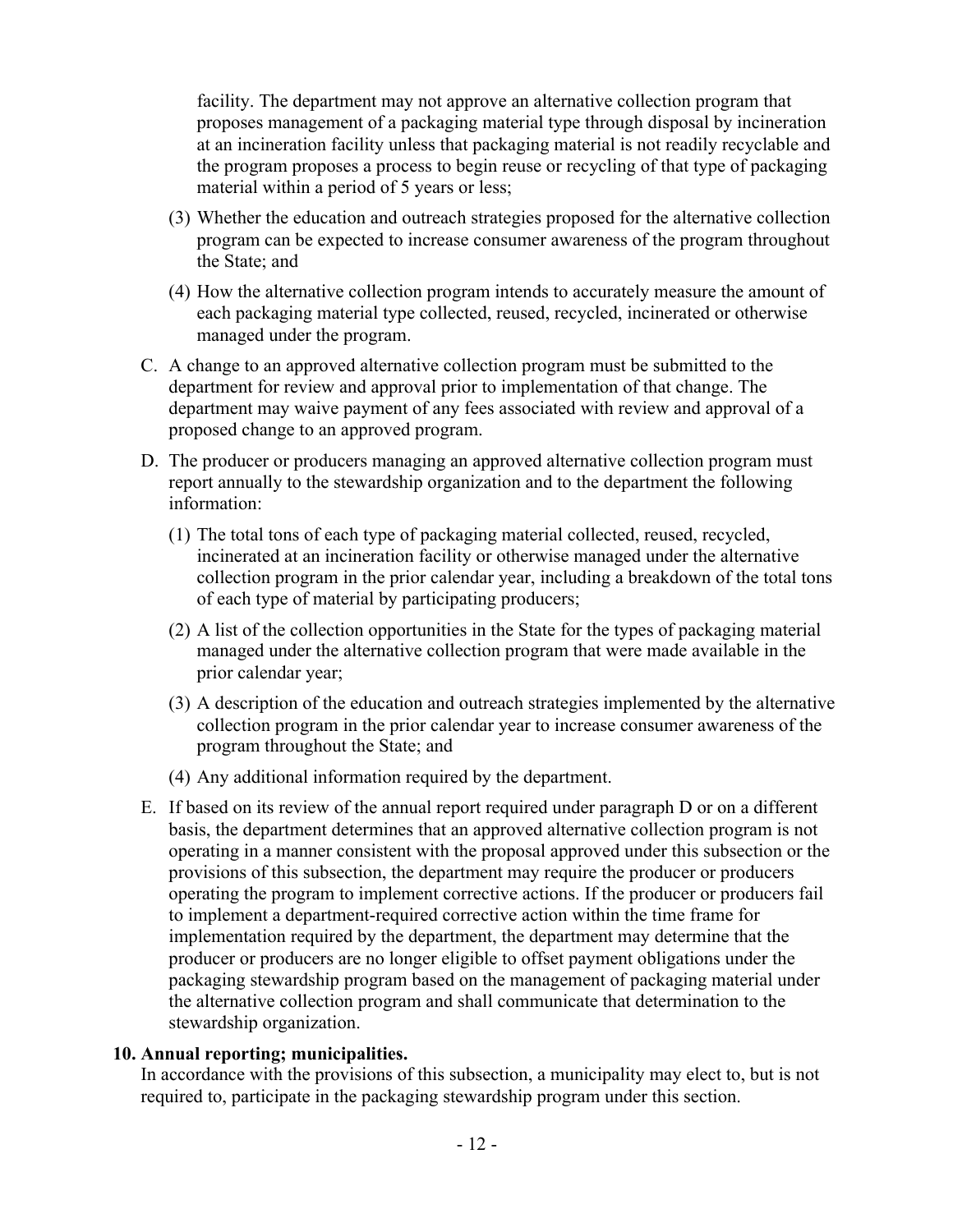- A. To be eligible for reimbursement of costs under subsection 11 as a participating municipality, a municipality must annually report to the stewardship organization all information necessary for the stewardship organization to determine the municipality's incurred costs for the recycling of recyclable material and for the disposal of municipal solid waste, which must include, but is not limited to:
	- (1) Any costs incurred by the municipality in collecting, processing on-site and transporting recyclable material and the revenue realized by the municipality in selling any recyclable material collected; and
	- (2) Any costs incurred by the municipality in disposing of municipal solid waste, including tipping fees paid, the tons of such waste disposed of, the costs incurred in transporting such waste for disposal and the costs incurred in the collection and processing on-site of such waste.
- B. A municipality shall report the information described in paragraph A on a form provided by the stewardship organization, as approved by the department consistent with subsection 3, paragraph F, subparagraph (1).
- C. Two or more municipalities may elect to jointly report to the stewardship organization the information described in paragraph A based on aggregated data from those municipalities.

# **11. Packaging stewardship fund; municipal reimbursements; additional authorized expenditures.**

n accordance with the provisions of this subsection, the stewardship organization shall establish and manage a packaging stewardship fund. The stewardship organization shall deposit into the fund all payments received from producers in accordance with subsection 7. Based on the information in paragraph A, the determinations in paragraph B and in accordance with the criteria in paragraphs C and D, the stewardship organization shall disburse from the fund payments to participating municipalities to reimburse those municipalities for certain costs incurred in the recycling of recyclable material and the disposal of municipal solid waste.

- A. The stewardship organization shall determine the amount of reimbursements to participating municipalities under this subsection based on the following information:
	- (1) The information provided by participating municipalities in accordance with subsection 10 regarding the costs incurred by those municipalities in recycling recyclable material, the costs incurred in disposing of municipal solid waste and the tons of municipal solid waste disposed of;
	- (2) The information provided to the department by recycling establishments pursuant to section 2145, including the tons of recyclable material received by each recycling establishment from each participating municipality and the tons of processed recyclable material sold by each recycling establishment; and
	- (3) The information obtained by the stewardship organization from third-party audits conducted consistent with subsection 3, paragraph G identifying the amount of each type of packaging material in the average bale processed at facilities that process recyclable material generated in the State.
- B. The stewardship organization shall use the information described in paragraph A to determine the total tons of recyclable material recycled by all municipalities at each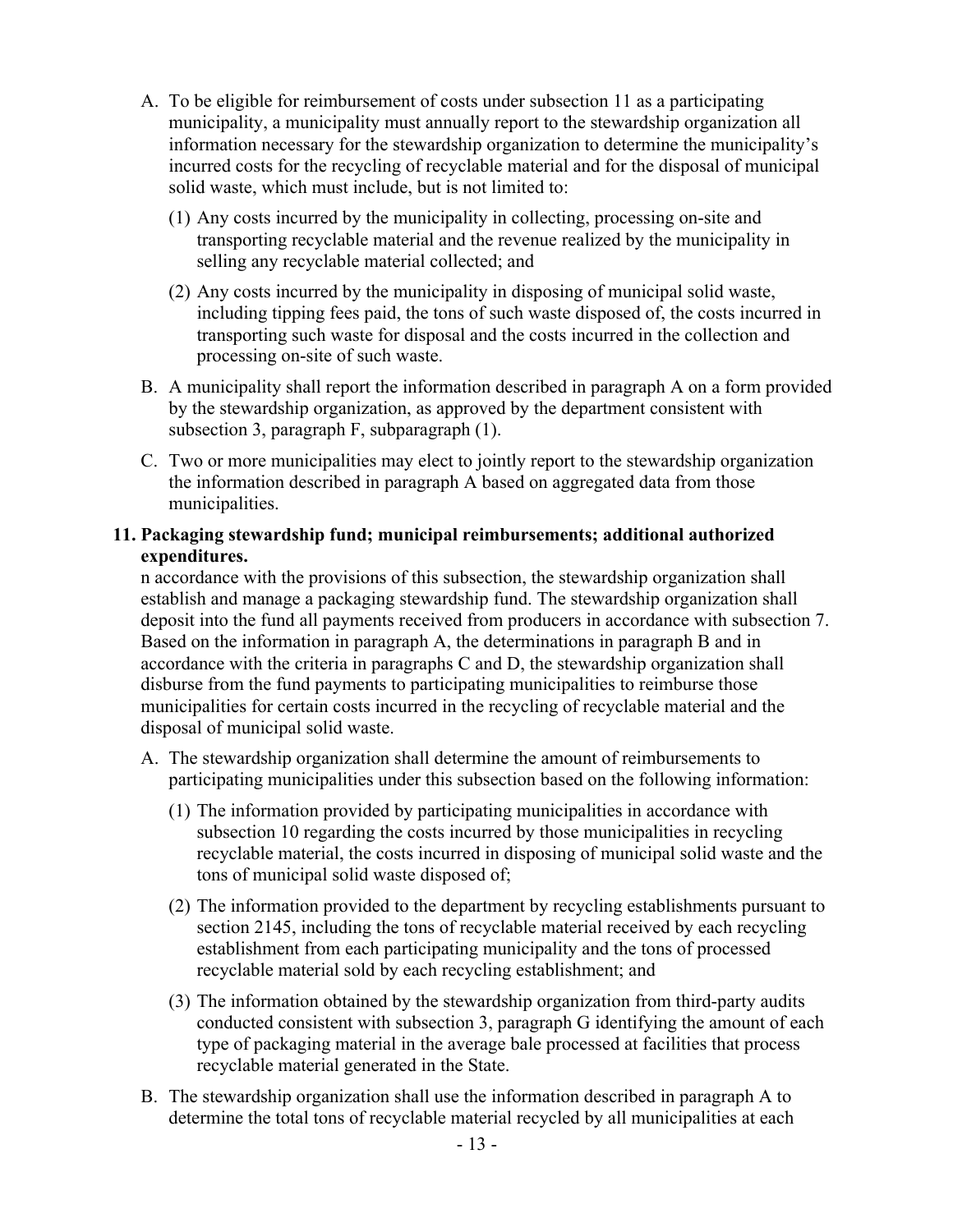recycling establishment and the percentage of those total tons attributable to each participating municipality. In the case of two or more municipalities that jointly send recyclable material to a recycling establishment, the stewardship organization shall assume that an equal amount of the jointly sent material is attributable to each resident of each municipality unless those municipalities by agreement identify a non-equal per capita division of that jointly sent material for the purposes of this subsection.

- C. With respect to the recycling of a type of packaging material that is readily recyclable, the stewardship organization shall annually determine the amount of a participating municipality's reimbursement as follows:
	- (1) The organization shall determine the total cost incurred by all similar municipalities in collecting that type of packaging material and in processing the collected packaging material on site in the prior calendar year;
	- (2) To the figure determined under subparagraph (1), the organization shall add the total cost incurred by all similar municipalities in transporting the collected and processed packaging material to market for sale in the prior calendar year;
	- (3) From the figure determined under subparagraph (2), the organization shall subtract the total revenue realized by all similar municipalities in selling that type of packaging material at market in the prior calendar year;
	- (4) The organization shall divide the figure determined under subparagraph (3) by the total tons of the type of packaging material in question collected, processed on site and transported to market for sale by all similar municipalities in the prior calendar year; and
	- (5) The organization shall multiply the figure determined under subparagraph (4) by the total tons of that type of packaging material actually recycled by the participating municipality in the prior calendar year.
- D. With respect to the recycling of a type of packaging material that is not readily recyclable, the stewardship organization shall annually determine the amount of a participating municipality's reimbursement as follows:
	- (1) The organization shall determine the per ton cost paid by producers for that type of packaging material in accordance with subsection 7, paragraph B; and
	- (2) The organization shall multiply the figure determined under subparagraph (1) by the total tons of that type of packaging material actually recycled by the participating municipality in the prior calendar year.

A participating municipality is not eligible for reimbursement under this paragraph if it does not actually recycle packaging material that is not readily recyclable.

- E. In addition to any reimbursements that may be paid to a participating municipality pursuant to paragraphs C or D, the stewardship organization shall pay to each participating municipality a per capita payment to offset the municipality's costs incurred in collecting, transporting and disposing of types of packaging material that are not readily recyclable. The stewardship organization shall annually determine the per capita payment to a participating municipality as follows.
	- (1) For a municipality that disposes of its municipal solid waste through landfilling and is located more than 100 miles from an incineration facility with available capacity or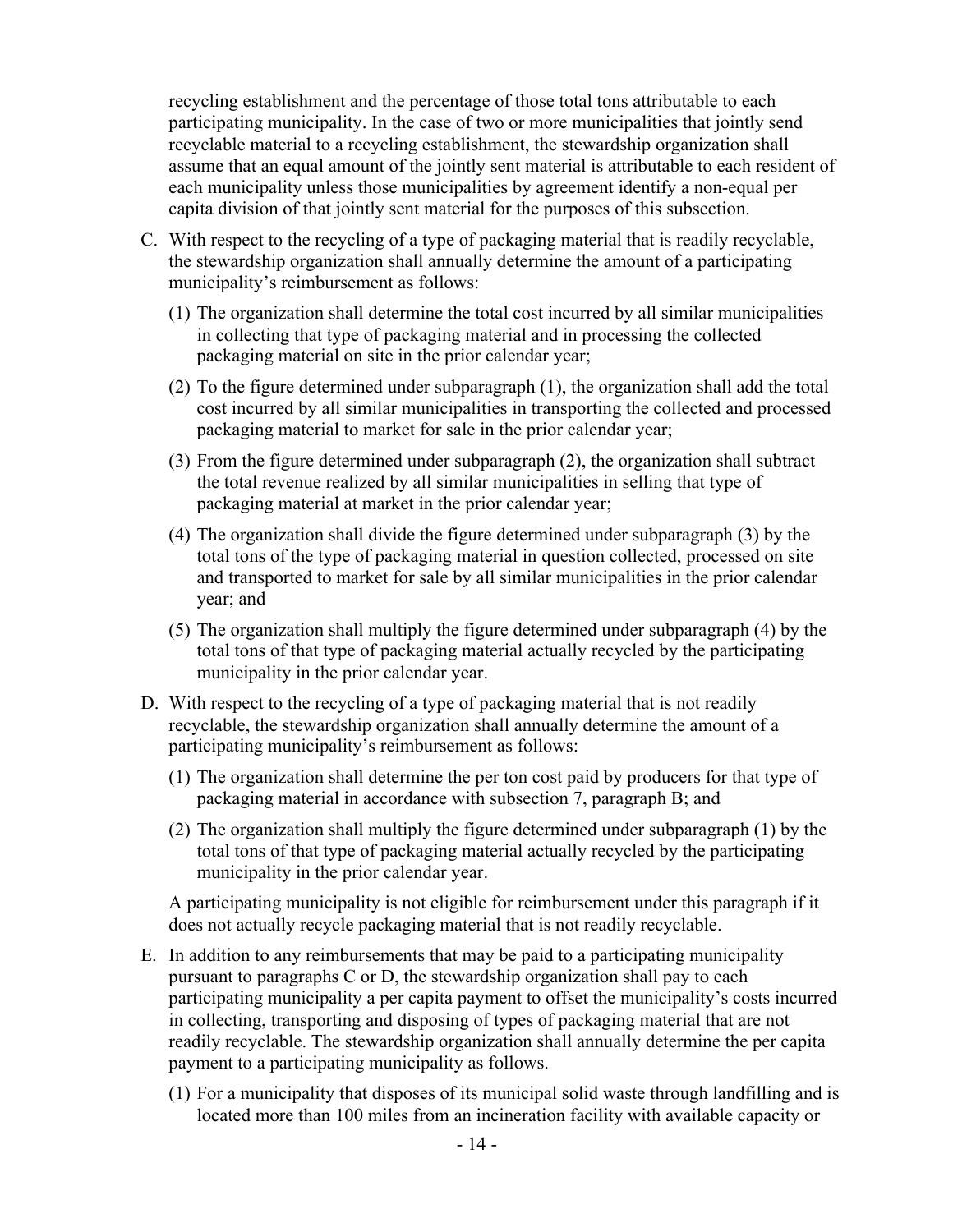for a municipality that disposes of its municipal solid waste by incineration at an incineration facility, the stewardship organization shall:

- (a) Divide the total cost in tipping fees paid by all such municipalities described in subparagraph (1) for the disposal of municipal solid waste during the prior calendar year by the total tons of municipal solid waste disposed of by all such municipalities in the prior calendar year;
- (b) Add to the figure determined under division (a) the median per ton cost incurred by similar municipalities in collecting municipal solid waste for disposal in the prior calendar year;
- (c) Add to the figure determined under division (b) the median per ton cost incurred by similar municipalities in transporting collected municipal solid waste for disposal in the prior calendar year;
- (d) Multiply the figure determined under division (c) by 0.5;
- (e) Multiply the figure determined under division (d) by the total tons of all types of packaging material that are not readily recyclable that were sold, offered for sale or distributed for sale in the State and not managed under an approved alternative collection program or under a municipally managed recycling program during the prior calendar year;
- (f) Divide the population of the municipality in question by the population of the State, as based on population data from the most recent United States census; and
- (g) Multiply the figure determined under division (e) by the figure determined under division (f).
- (2) For a municipality that disposes of its municipal solid waste through landfilling and is located 100 miles or less from an incineration facility with available capacity, the stewardship organization shall:
	- (a) Divide the total cost in tipping fees paid by all such municipalities described in subparagraph (2) for the disposal of municipal solid waste during the prior calendar year by the total tons of municipal solid waste disposed of by all such municipalities in the prior calendar year;
	- (b) Multiply the figure determined under division (a) by 0.5;
	- (c) Add to the figure determined under division (b) the median per ton cost incurred by similar municipalities in collecting municipal solid waste for disposal in the prior calendar year;
	- (d) Add to the figure determined under division (c) the median per ton cost incurred by similar municipalities in transporting collected municipal solid waste for disposal in the prior calendar year;
	- (e) Multiply the figure determined under division (d) by 0.5;
	- (f) Multiply the figure determined under division (e) by the total tons of all types of packaging material that are not readily recyclable that were sold, offered for sale or distributed for sale in the State and not managed under an approved alternative collection program or under a municipally managed recycling program during the prior calendar year;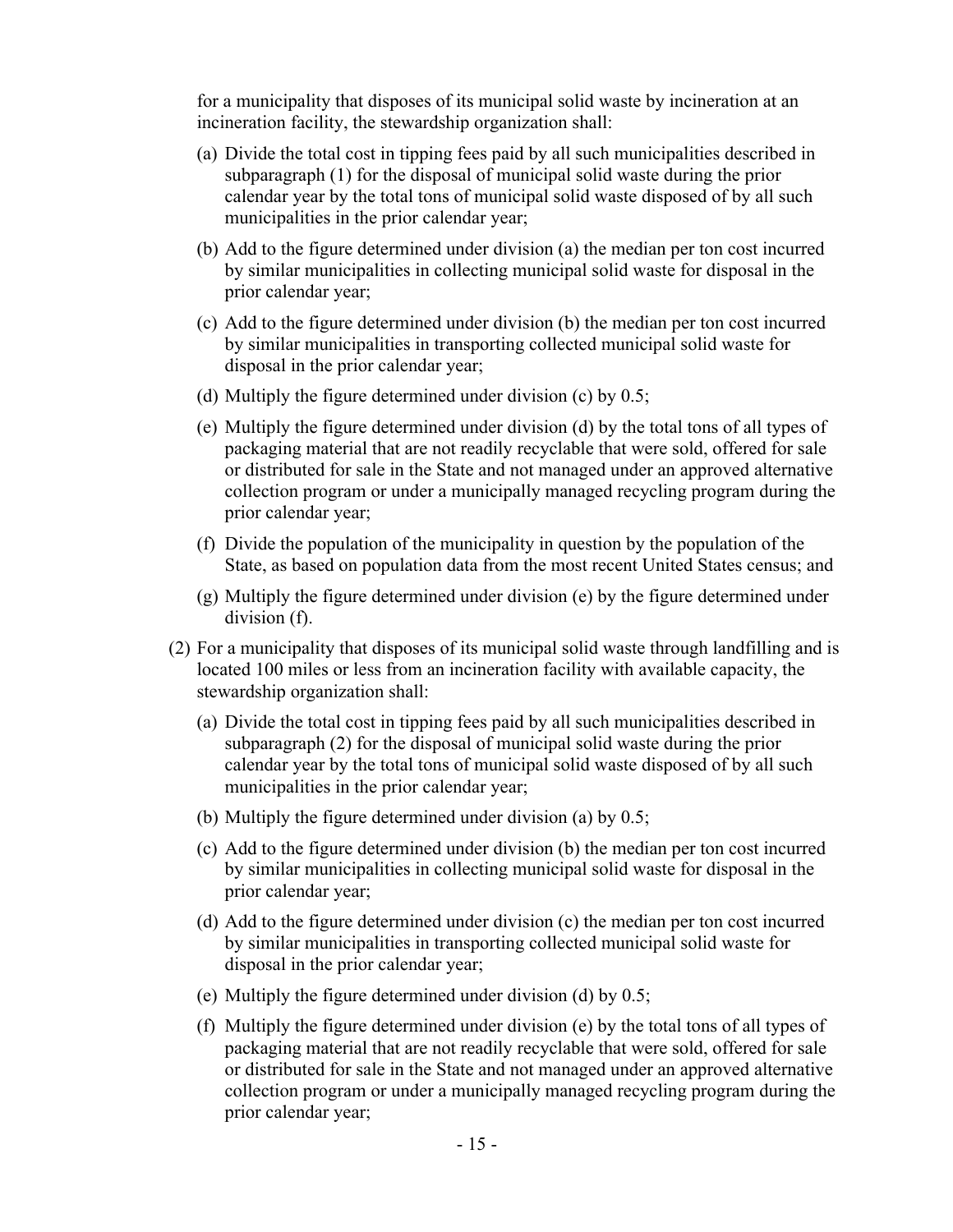- (g) Divide the population of the municipality in question by the population of the State, as based on population data from the most recent United States census; and
- (h) Multiply the figure determined under division (f) by the figure determined under division (g).
- F. In each calendar year, the stewardship organization shall expend any funds within the fund that remain after payment of all reimbursements to participating municipalities in the prior calendar year for the following purposes:
	- (1) The stewardship organization shall use those remaining funds to cover its actual operating costs, except that such costs may not exceed the estimated operating costs indicated in its contract with the department entered into pursuant to subsection 2 and such costs must be verified through a third party audit;
	- (2) The stewardship organization shall use any remaining funds not expended pursuant to subsection (1) to pay to the department all applicable fees due pursuant to subsection 12, paragraph A;
	- (3) The stewardship organization shall use any remaining funds not expended pursuant to subsections (1) or (2) to propose and, with the approval of the department in accordance with this subparagraph, implement investments in education or infrastructure that support the recycling of packaging material in the State.
		- (a) Investments in education or infrastructure under this subparagraph must first be submitted by the stewardship organization to the department for approval.
		- (b) The department may by rule adopt criteria to be used in determining whether to approve investments in education or infrastructure proposed by the stewardship organization under this subparagraph.
		- (c) The department shall approve or reject a proposal for investment in education or infrastructure within 90 days of receipt of the proposal; and
	- (4) The stewardship organization shall pay to the department any remaining funds not expended pursuant to subsections (1), (2) or (3) and the department shall deposit those funds into the Maine Solid Waste Management Fund established under section 2201 and ensure that all such funds deposited are designated for use in the Maine Solid Waste Diversion Grant Program established under section 2201-B, except that any remaining funds identified under this subparagraph that were received during the first year of program operation that are necessary to cover the stewardship organization's anticipated operating costs during the second year of program operation shall be retained by the stewardship organization to cover those operating costs.
- G. Notwithstanding any provision of this subsection to the contrary, the stewardship organization is required to provide reimbursements to participating municipalities in accordance with this subsection only to the extent that there are sufficient funds within the fund to provide such reimbursements.
- **12. Administration and enforcement; rulemaking; fees; additional agency responsibilities.** The department shall administer and enforce this section and may adopt rules as necessary to implement, administer and enforce this section. Rules adopted pursuant to this section are routine technical rules as defined in Title 5, chapter 375, subchapter 2-A.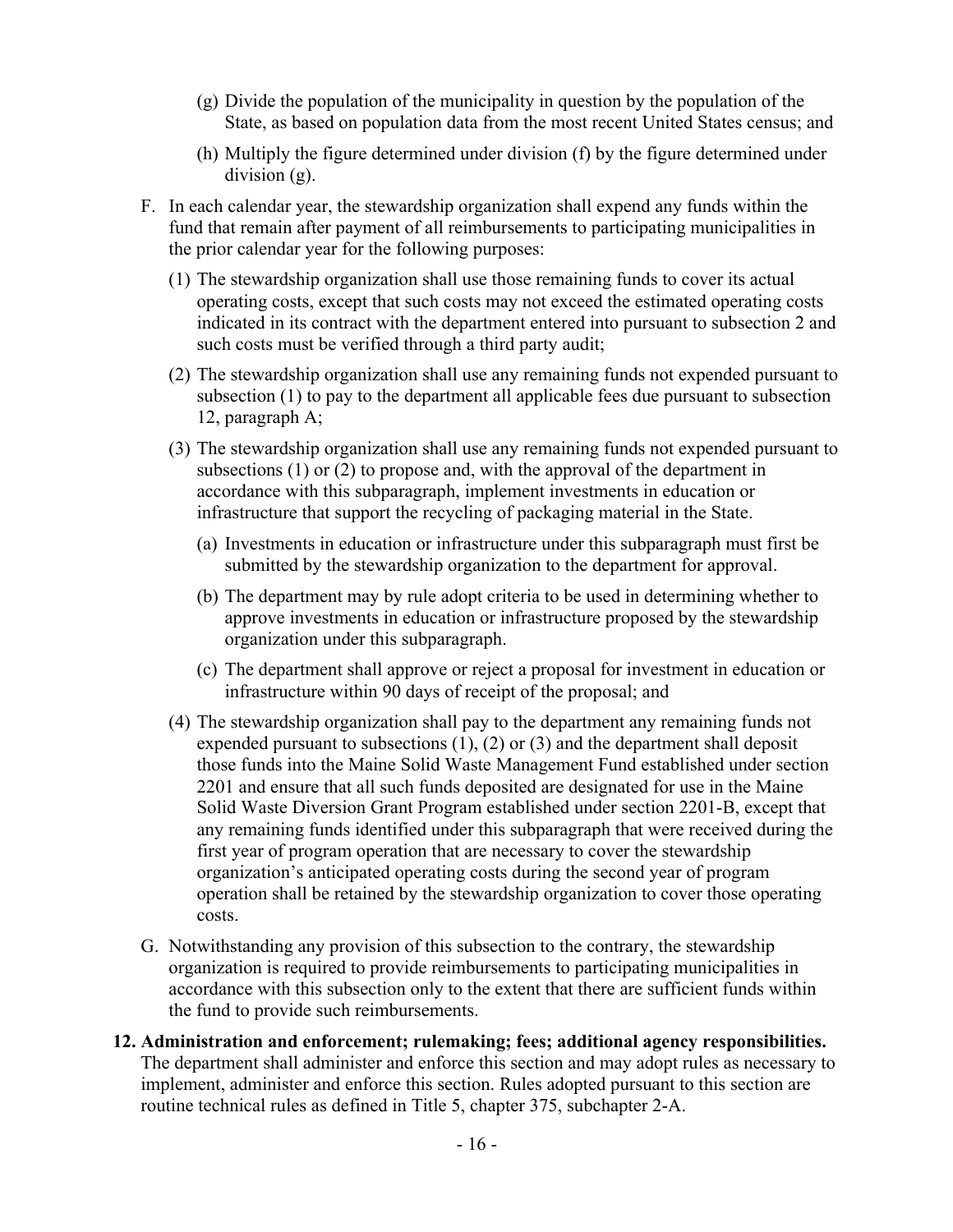- A. The department shall require the stewardship organization, when submitting a plan or amendments to that plan, to pay to the department a reasonable fee associated with the department's review of the plan or amendments. The department shall require the stewardship organization to pay to the department an annual fee, not to exceed \$200,000, to cover the department's costs for review of the stewardship organization's annual report and the oversight, administration and enforcement of the packaging stewardship program.
- B. The department shall require a producer or group of producers, when submitting a proposal for the establishment of an alternative collection program or proposed changes an approved program, to pay to the department a reasonable fee associated with the department's review of the proposal or proposed changes. The department shall require a producer or group of producers operating an approved alternative collection program to pay to the department an annual fee, not to exceed \$10,000 per program, to cover the department's costs for review of the producer's or group's annual report and the oversight, administration and enforcement of that program.
- C. The department shall annually solicit input from recycling establishments and facilities that process recyclable material generated in the State regarding the identification of the types of packaging material managed in the State and whether such packaging material is readily recyclable. Based on this information and any other information considered by the department, the department shall annually determine what types of packaging material are to be considered readily recyclable for the purposes of subsection 1, paragraph N.
- D. The department shall annually identify and group municipalities within the State based on geography, population size and the location of recycling establishments and facilities that process recyclable material generated in the State. Based on this identification and grouping, the department shall annually determine which municipalities are to be considered similar municipalities for the purposes of subsection 1, paragraph P.

# **13. Small producer exemption.**

Notwithstanding any provision of this section to the contrary, a producer is exempt from the requirements and prohibitions of this section in any calendar year in which:

- A. The producer realized less than \$1,000,000 in gross revenue during the prior calendar year;
- B. The producer sold, offered for sale or distributed for sale in the State during the prior calendar year products contained, protected, delivered, presented or distributed in or using less than one ton of packaging material in total; or
- C. The producer conducted all of the producer's sales in the State during the prior calendar year at a single point of retail sale.

A producer claiming an exemption under this subsection must provide to the department sufficient information to demonstrate that the producer meets the requirements for an exemption under this subsection within 30 days of receiving a request from the department to provide such information.

# **14. Antitrust exclusions.**

A producer or stewardship organization, including a producer's or stewardship organization's officers, members, employees and agents that organize a packaging stewardship program or an alternative collection program under this section, is immune from liability for the producer's or stewardship organization's conduct under state laws relating to antitrust,